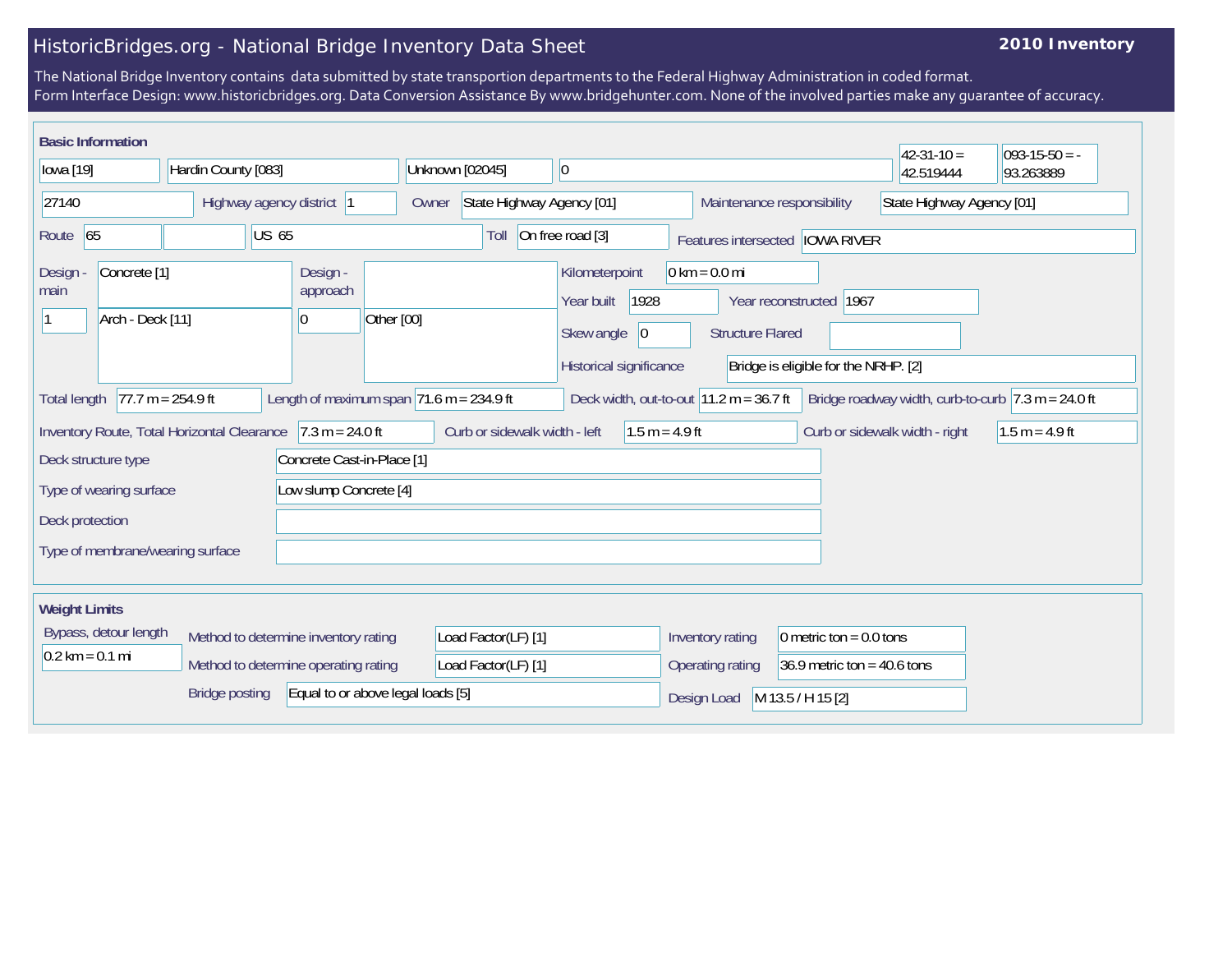| <b>Functional Details</b>                                                                                                                |                                                                                         |  |  |  |  |  |  |  |  |  |
|------------------------------------------------------------------------------------------------------------------------------------------|-----------------------------------------------------------------------------------------|--|--|--|--|--|--|--|--|--|
| Year 2007<br>2028<br>Average daily truck traffi 8<br>Future average daily traffic<br>11712<br>Average Daily Traffic<br>9600<br>%<br>Year |                                                                                         |  |  |  |  |  |  |  |  |  |
| Road classification<br>Principal Arterial - Other (Rural) [02]                                                                           | Approach roadway width<br>12.2 $m = 40.0$ ft<br>Lanes on structure 2                    |  |  |  |  |  |  |  |  |  |
| Type of service on bridge Highway-pedestrian [5]                                                                                         | Bridge median<br>Direction of traffic 2 - way traffic [2]                               |  |  |  |  |  |  |  |  |  |
| Parallel structure designation<br>No parallel structure exists. [N]                                                                      |                                                                                         |  |  |  |  |  |  |  |  |  |
| Type of service under bridge<br>Waterway [5]                                                                                             | Navigation control<br>Lanes under structure<br>10                                       |  |  |  |  |  |  |  |  |  |
| Navigation vertical clearanc<br>$0 = N/A$                                                                                                | Navigation horizontal clearance $ 0 = N/A $                                             |  |  |  |  |  |  |  |  |  |
| Minimum navigation vertical clearance, vertical lift bridge $\vert$ 0 m = 0.0 ft                                                         | Minimum vertical clearance over bridge roadway<br>$99.99 m = 328.1 ft$                  |  |  |  |  |  |  |  |  |  |
| Minimum lateral underclearance reference feature Feature not a highway or railroad [N]                                                   |                                                                                         |  |  |  |  |  |  |  |  |  |
| Minimum lateral underclearance on left $0 = N/A$<br>Minimum lateral underclearance on right $0 = N/A$                                    |                                                                                         |  |  |  |  |  |  |  |  |  |
| Minimum Vertical Underclearance $\vert 0 = N/A \vert$                                                                                    | Minimum vertical underclearance reference feature Feature not a highway or railroad [N] |  |  |  |  |  |  |  |  |  |
| Appraisal ratings - underclearances N/A [N]                                                                                              |                                                                                         |  |  |  |  |  |  |  |  |  |
| <b>Repair and Replacement Plans</b>                                                                                                      |                                                                                         |  |  |  |  |  |  |  |  |  |
| Type of work to be performed                                                                                                             | Work done by                                                                            |  |  |  |  |  |  |  |  |  |
|                                                                                                                                          | Bridge improvement cost<br> 0 <br> 0 <br>Roadway improvement cost                       |  |  |  |  |  |  |  |  |  |
|                                                                                                                                          |                                                                                         |  |  |  |  |  |  |  |  |  |
|                                                                                                                                          | $0 m = 0.0 ft$<br>Length of structure improvement<br>Total project cost<br> 0           |  |  |  |  |  |  |  |  |  |
|                                                                                                                                          | Year of improvement cost estimate                                                       |  |  |  |  |  |  |  |  |  |
|                                                                                                                                          | Border bridge - state<br>Border bridge - percent responsibility of other state          |  |  |  |  |  |  |  |  |  |
|                                                                                                                                          | Border bridge - structure number                                                        |  |  |  |  |  |  |  |  |  |